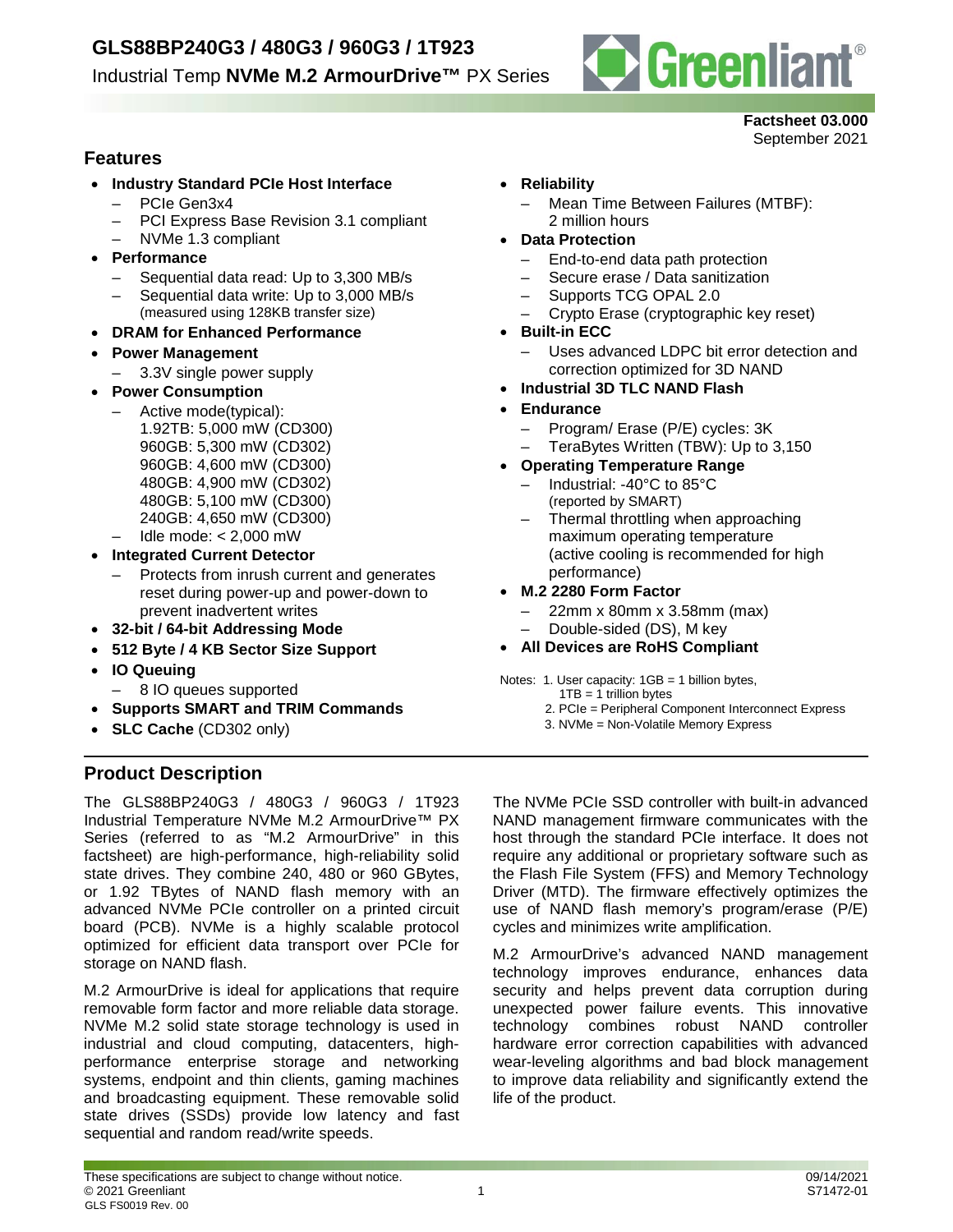

**Factsheet 03.000** September 2021

### **1.0 GENERAL DESCRIPTION**

Each M.2 ArmourDrive module integrates an NVMe PCIe SSD controller with up to four NAND flash multi-chip packages and DRAM. Refer to Figure 2-1 for the M.2 ArmourDrive block diagram.

### **1.1 Optimized M.2 ArmourDrive**

The heart of M.2 ArmourDrive is the NVMe PCIe SSD controller, which translates standard PCIe signals into flash media data and control signals. The following components contribute to M.2 ArmourDrive's operation.

#### **1.1.1 Microcontroller Unit (MCU)**

The MCU translates PCIe / NVMe commands into data and control signals required for flash media operation.

#### **1.1.2 Internal Direct Memory Access (DMA)**

M.2 ArmourDrive uses internal DMA allowing instant data transfer from/to buffer to/from flash media. This implementation eliminates microcontroller overhead associated with the traditional, firmware-based approach, thereby increasing the data transfer rate.

#### **1.1.3 Power Management Unit (PMU)**

The PMU controls the power consumption of M.2 ArmourDrive. The PMU dramatically reduces the power consumption of M.2 ArmourDrive by putting the part of the circuitry that is not in operation into sleep mode.

The Flash File System handles inadvertent power interrupts and has auto-recovery capability to ensure M.2 ArmourDrive firmware integrity.

#### **1.1.4 Embedded Flash File System**

The embedded flash file system is an integral part of M.2 ArmourDrive. It contains MCU firmware that performs the following tasks:

- 1. Translates host side signals into flash media writes and reads
- 2. Provides flash media wear leveling to spread the flash writes across all memory address space to increase the longevity of flash media
- 3. Keeps track of data file structures

#### **1.1.5 Power Interrupt Data Protection**

Power Interrupt Data Protection is a mechanism to prevent data corruption during unexpected power failure events. Enhanced data integrity is supported by the controller's advanced firmware during abnormal power loss. The controller proactively optimizes the amount and stay time of the "in-flight" data residing in the cache. To ensure there is no data loss risk caused by power cycling, the controller sends an acknowledgement to the host only when the incoming data is fully committed to the NAND flash.

#### **1.1.6 Error Correction Code (ECC)**

The ECC technology uses advanced LDPC algorithms to detect and correct errors, ensuring data integrity and extending the SSD lifespan.

#### **1.1.7 Multi-tasking Interface**

The multi-tasking interface enables concurrent Read, Program and Erase operations to multiple NAND flash media.

### **1.2 Advanced NAND Management**

M.2 ArmourDrive's controller uses advanced wearleveling algorithms to substantially increase the longevity of NAND flash media. Wear caused by data writes is evenly distributed in all or select blocks in the device that prevents "hot spots" in locations that are programmed and erased extensively. This effective wear-leveling technique results in optimized device endurance, enhanced data retention and higher reliability required by long-life applications.

### **1.3 Advanced Data Security**

Advanced data security measures include end-to-end data path protection, data sanitization (Secure Erase) and cryptographic erase (Crypto Erase) support. Secure Erase is an effective method to quickly wipe all data from a PCIe-based SSD using the NVMe protocol (Format NVM). Cryptographic erase resets the cryptographic key of an OPAL-activated SSD making all encrypted user data useless. M.2 ArmourDrive's controller supports industry standard AES-256 encryption to protect sensitive user data.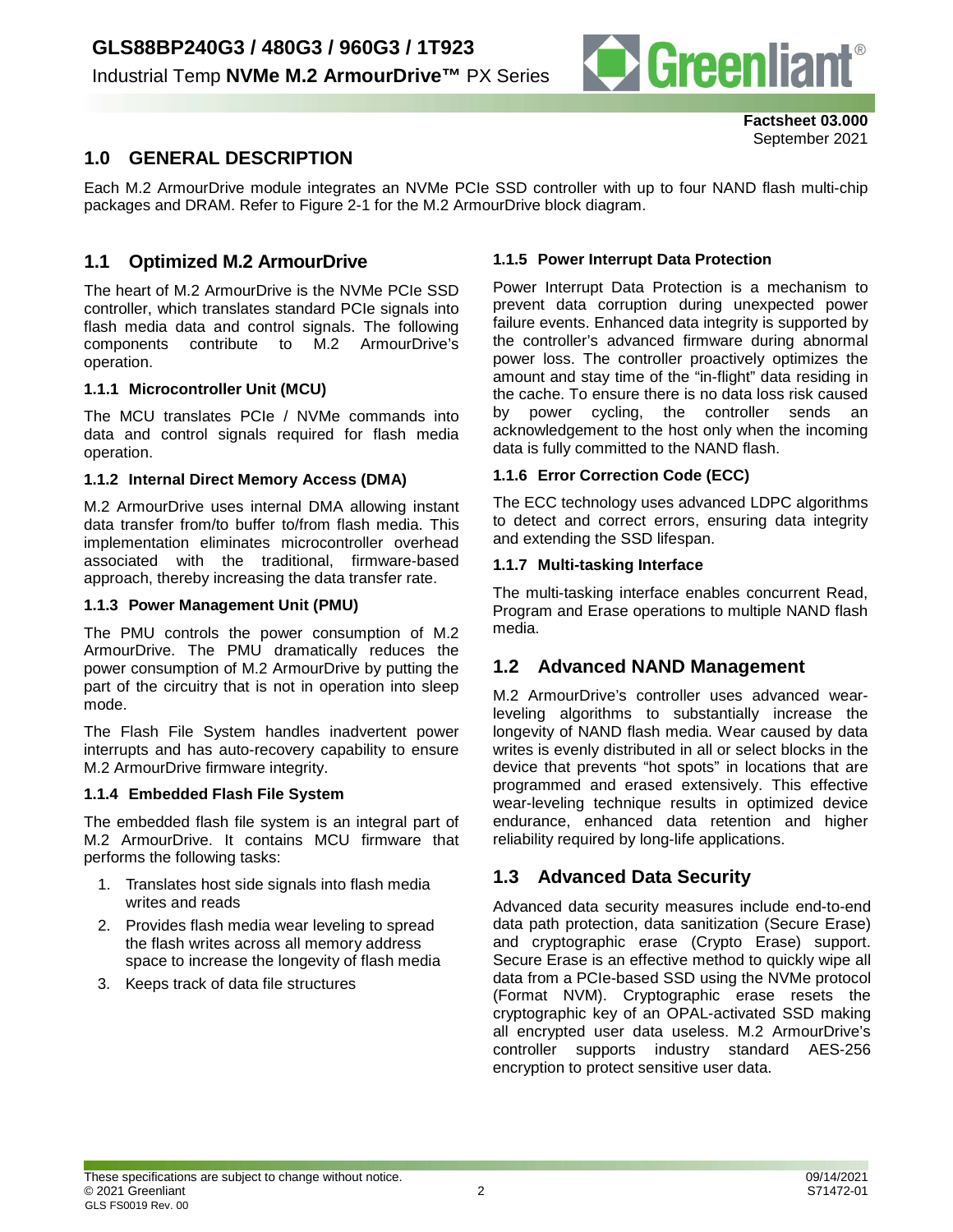

**Factsheet 03.000** September 2021

### **2.0 FUNCTIONAL BLOCKS**



**Figure 2-1: M.2 ArmourDrive Block Diagram**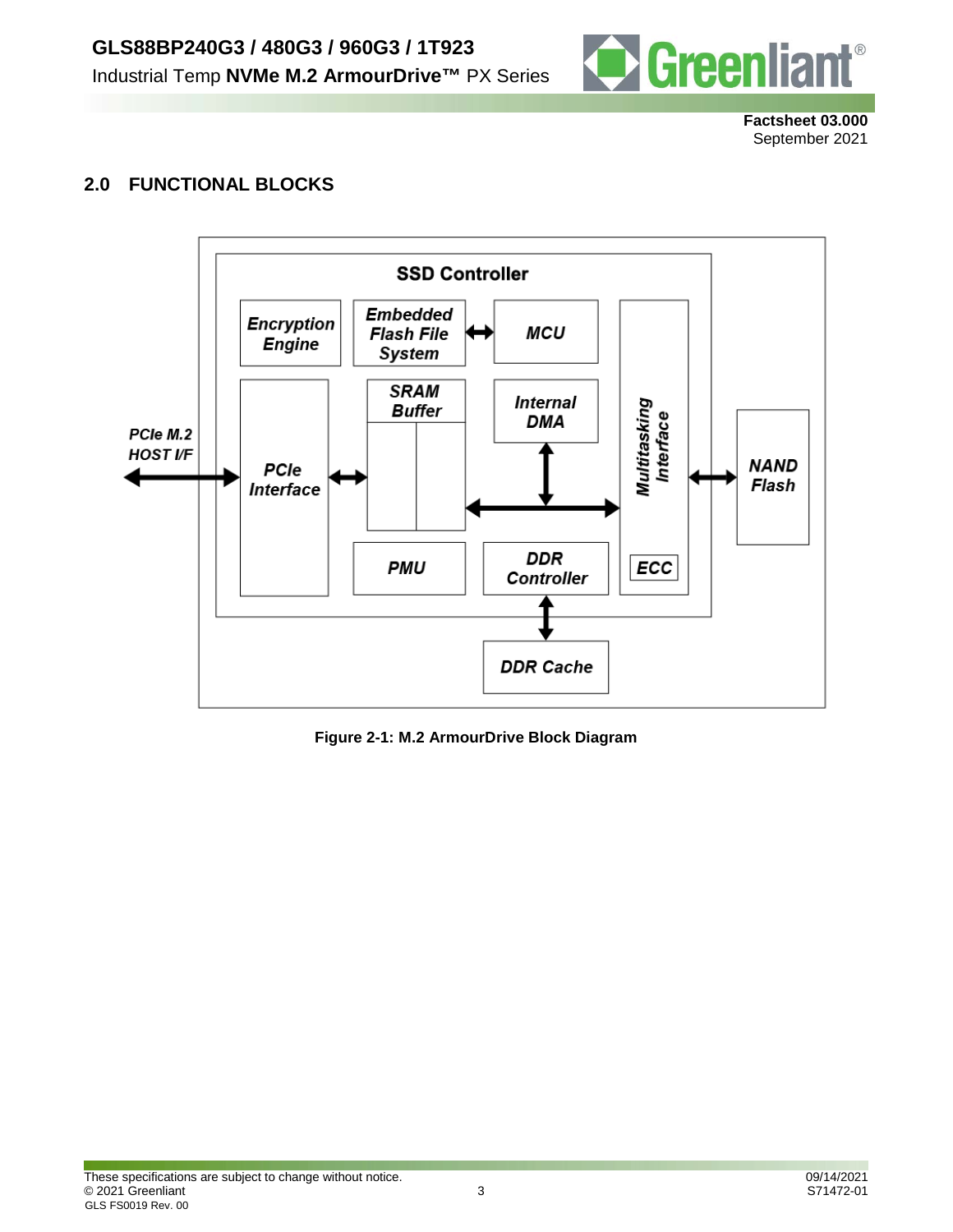# **GLS88BP240G3 / 480G3 / 960G3 / 1T923**

Industrial Temp **NVMe M.2 ArmourDrive™** PX Series



**Factsheet 03.000** September 2021

**3.0 APPENDIX**

### **3.1 Product Ordering Information**



#### **Valid Combinations**

Valid product combinations are those that are in the mass production or will be in the mass production. Consult your Greenliant sales representative to confirm availability of the valid combinations and to determine availability of new product combinations.

| <b>Capacity</b> | <b>Operating Temperature</b> | <b>Part Number</b>   | <b>Form Factor</b> |  |
|-----------------|------------------------------|----------------------|--------------------|--|
| 240GB           | Industrial (-40°C to 85°C)   | GLS88BP240G3-I-CD300 | 2280 (DS), M key   |  |
| 480GB           | Industrial (-40°C to 85°C)   | GLS88BP480G3-I-CD300 | 2280 (DS), M key   |  |
| 480GB           | Industrial (-40°C to 85°C)   | GLS88BP480G3-I-CD302 | 2280 (DS), M key   |  |
| 960GB           | Industrial (-40°C to 85°C)   | GLS88BP960G3-I-CD300 | 2280 (DS), M key   |  |
| 960GB           | Industrial (-40°C to 85°C)   | GLS88BP960G3-I-CD302 | 2280 (DS), M key   |  |
| 1.92TB          | Industrial (-40°C to 85°C)   | GLS88BP1T923-I-CD300 | 2280 (DS), M key   |  |

#### **Table 3-1: M.2 ArmourDrive Product Valid Ordering Numbers**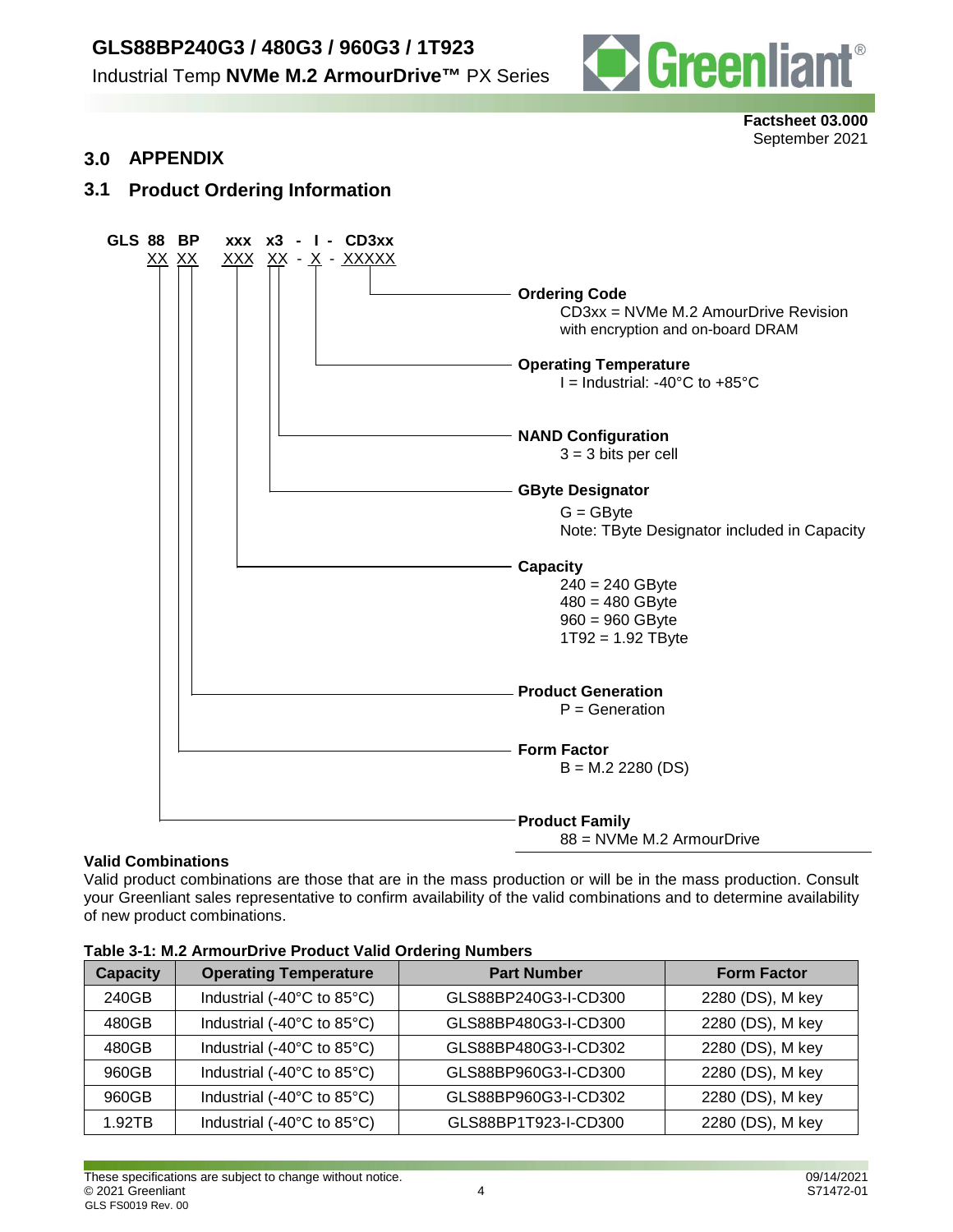



#### **Factsheet 03.000** September 2021

### **3.2 Board Diagrams**